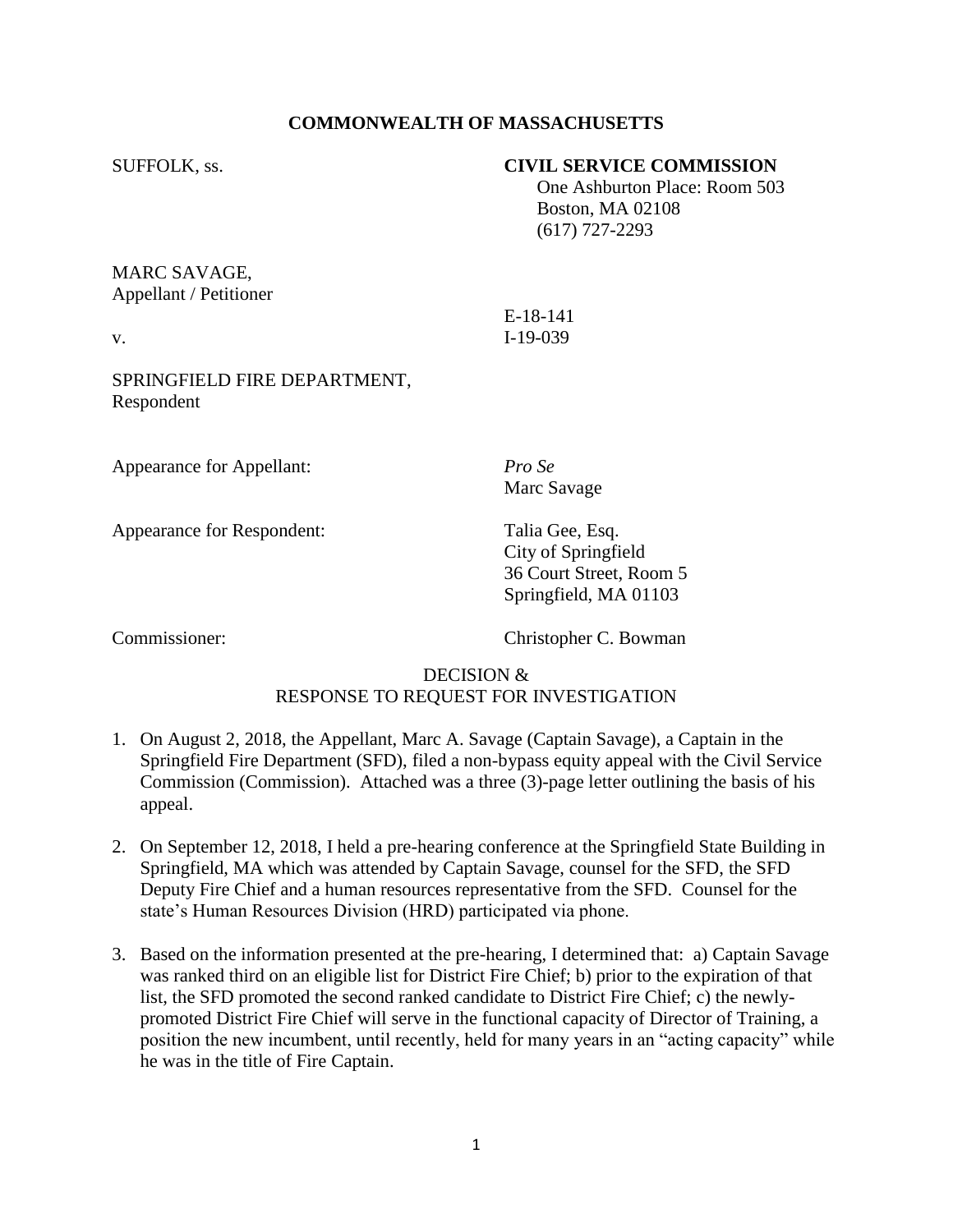- 4. In his appeal, Captain Savage argued that the selected candidate was ineligible to sit for the promotional examination for District Fire Chief because, according to Captain Savage, he was no longer a civil service employee (Fire Captain) when he served as the "Acting Director of Training." Captain Savage is mistaken. I am not aware of any law, rule or prior Commission or judicial decision that supports his argument. Just as, for example, a police officer does not lose his/her civil service status as a police officer (sergeant, etc.) when he/she is designated as a detective, a Fire Captain serving as the Director of Training does not lose his civil service status.
- 5. The remainder of Captain Savage's appeal centered around his argument that the decision to promote the second-ranked candidate on the eligible list was pre-determined and that the review process was not fair and impartial. Specifically, Captain Savage pointed to the fact that two (2) of the interview panelists were named in litigation that he initiated contesting the City's alleged non-enforcement of local residency requirements.
- 6. Had Captain Savage been ranked first on the eligible list and subsequent Certification, his non-selection would have constituted a promotional bypass and the above-referenced argument related to fairness, impartiality, etc. would be part of the bypass appeal proceedings. Since Captain Savage was ranked third, the selection of the second-ranked candidate did not constitute a bypass, for which appeals are heard by the Commission under Section 2(b) of Chapter 31.
- 7. The Commission, does, however, maintain the discretion to initiate investigations under G.L. c. 31, s. 2(a). That discretion is exercised sparingly and is typically exercised in circumstances in which the Petitioner has shown a high likelihood that the Commission would find evidence of personal or political bias in a decision-making process.
- 8. For all of the above reasons, I ordered the following:
	- I. Captain Savage had thirty (30) days to submit a request for investigation with the Commission, detailing the reasons why the Commission should initiate an investigation under Section 2(a).
- II. The SFD had thirty (30) days thereafter to file a reply.
- III. The SFD had thirty (30) days to submit a motion to dismiss the Appellant's appeal, as initially filed under Section 2(b).
- IV. Captain Savage had thirty (30) days thereafter to file a reply.
- 9. The Commission subsequently received: a request for investigation from Captain Savage; a reply from the SFD; a Motion to Dismiss by the SFD; and a reply from Captain Savage.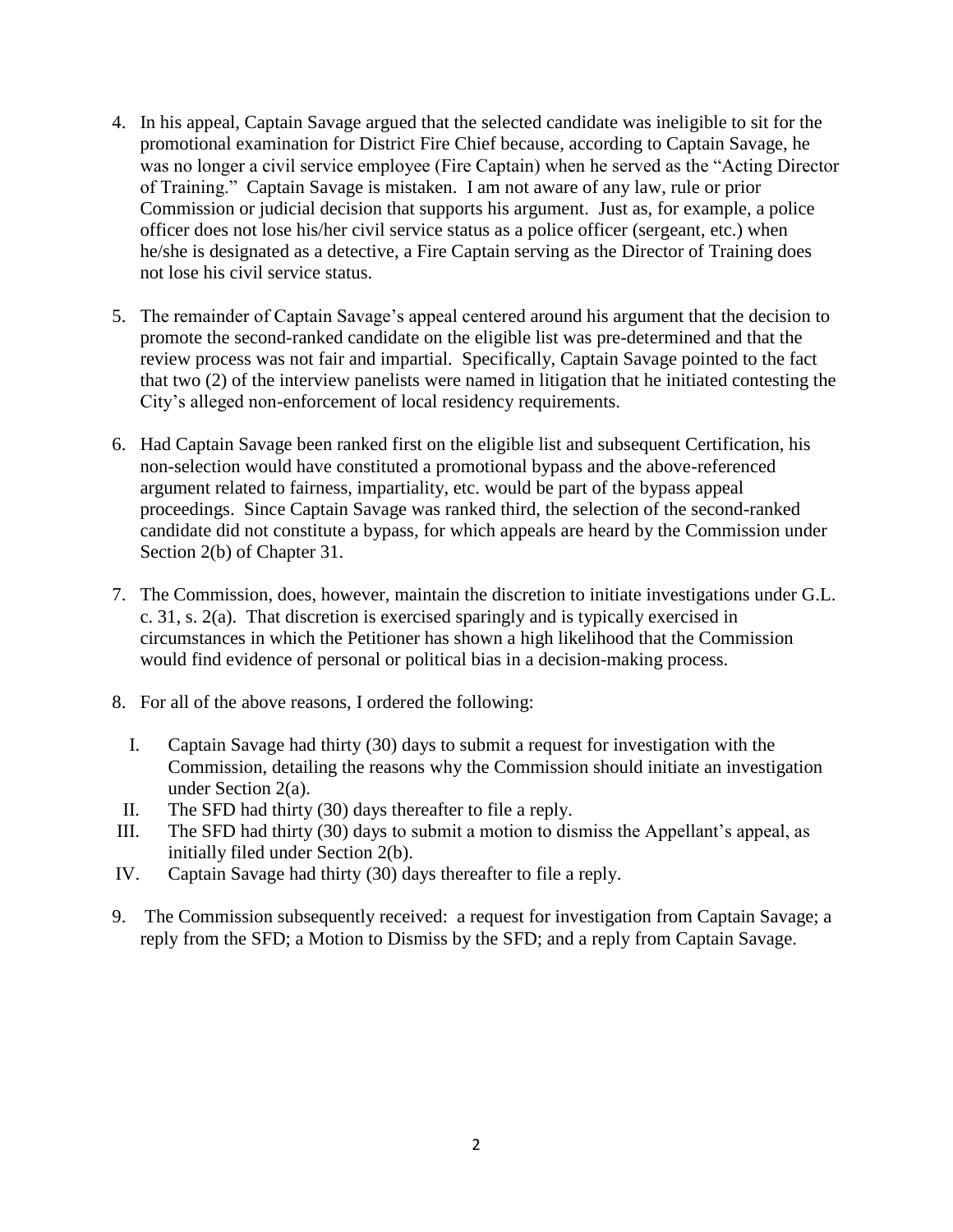#### *Analysis*

 For decades, the Commission has concluded that a candidate may, pursuant to G.L. c. 31, §2(b), contest his/her non-selection for appointment or promotion to a civil service position *if the appointing authority selects someone ranked below that candidate on the civil service Certification.* 

 In fact, the Commission has long held that the appointment of a candidate among those with the *same rank* on a Certification is not a bypass that can be appealed under Section 2(b). See Edson v. Reading, 21 MCSR 453 (2008) (upheld by Superior Court; Edson v. Civil Service Comm'n, Middlesex Sup. Ct. No. 08-CV3418 (2009); Bartolomei v. Holyoke, 21 MCSR 94 (2008); Coughlin v. Plymouth, 19 MCSR 434 (2006); Kallas v. Franklin School Dep't, 11 MCSR 73 (1998); Servello v. Dep't of Correction, 28 MCSR 252 (2015); See also Thompson v. Civil Service Comm'n, Suffolk Superior Ct. No. MICV 1995-5742 (1996) (concluding that selection among tied candidates does not present a bypass); Massachusetts Ass'n of Minority Law Enforcement Officers v. Abban, 434 Mass. 256, 261 (2001) ("In deciding bypass appeals, the commission must determine whether the appointing authority has complied with the requirements of Massachusetts civil service law for selecting lower scoring candidates over higher scoring candidates); Cotter v. Boston, 193 F. Supp. 2d 323, 354 (D. Mass. 2002) (citing HRD's guide), *rev'd in part on other grounds*, 323 F.3d 160 (1St Cir. 2003) ("when a civil service exam results in a tie -score, and the appointing authority ... promotes some but not all of the candidates, no actionable ` bypass ' has taken place in the parlance of... civil service").

 Here, Captain Savage was not ranked higher nor tied with the selected candidate. Rather, the SFD promoted a candidate who was ranked *above* Captain Savage on the Certification. Thus, no bypass occurred for which Captain Savage can appeal to the Commission.

For these reasons, Captain Savage's appeal filed under G.L. c. 31, § 2(b) is *dismissed*.

 As referenced above, however, the Commission has the option to exercise its discretion to initiate an investigation under G.L. c. 31, § 2(a), even when no bypass occurs. This statute confers significant discretion upon the Commission in terms of what response and to what extent, if at all, an investigation is appropriate. See Boston Police Patrolmen's Association et al v. Civ. Serv. Comm'n. No. 2006-4617, Suffolk Superior Court (2007). See also Erickson v. Civ. Serv. Comm'n & others, No. 2013-00639-D, Suffolk Superior Court (2014). The Commission exercises this discretion, however, "sparingly". See Richards v. Department of Transitional Assistance. 24 MCSR 315 (2011).

 After careful review and consideration of the entire record in this matter, including the submissions of the Petitioner and the City, the Commission has concluded that an investigation is not warranted at this time and has opted not to exercise its discretion to initiate such an investigation under G.L. c. 31, § 2(a).